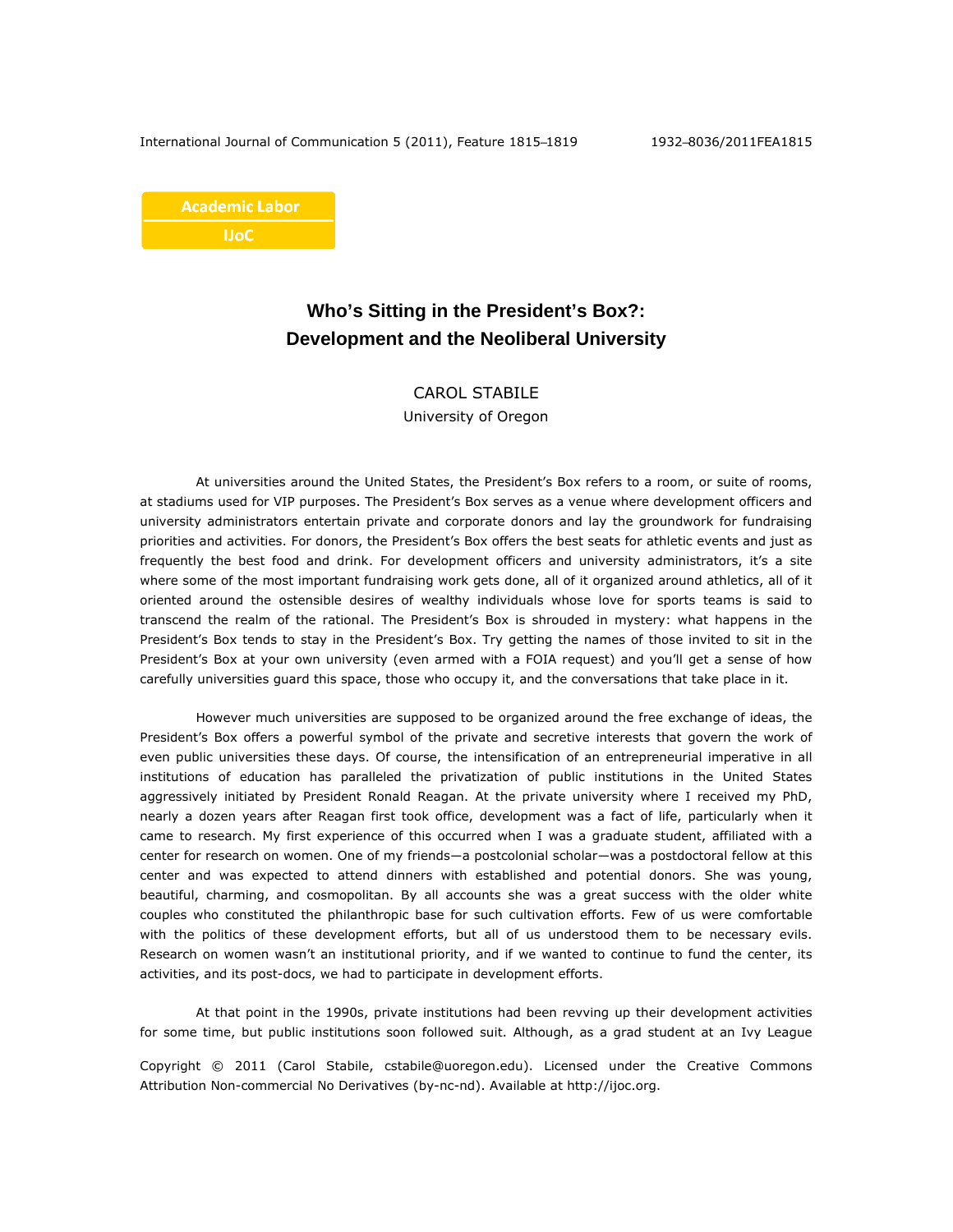school, I understood the role that development played in funding university construction, program building, and faculty lines, as an assistant and then associate professor at a less elite institution, my everyday life was insulated from these economic exigencies. Perhaps this was because my department was fairly well funded, but I suspect that it was also because the pressure to secure external funding was only beginning to register in the humanities. It wasn't until I became director of a women's studies program, in the midst of a very aggressive capital campaign, that I began to understand the extent to which development would figure in my future as a feminist and a media scholar and the extent to which an entrepreneurial ethos would shortly redefine my work as a tenured professor. The dean of my college made it abundantly clear to me that if the program were ever to receive additional support from the university, we would have to fundraise for these activities. That is, while other programs received support from the university for teaching, curriculum, and departmentalization, we would have to figure out our own strategies for supporting this work. I did manage to close on a cultivation effort that predated my directorship, but fundraising for women's studies was a tough sell in that part of the country. Worse yet, our attempts to fundraise were stymied by administrators whose development demographic was an older white man with a stay-at-home wife. One wealthy woman we brought to campus for a visit revealed to me that she had been raped as an undergraduate by another student in the early 1970s and that women's studies had provided a lifeline for her, connecting her to rape crisis counseling and a community of support. Her relationship to the university was understandably conflicted, but she wanted to find a way to support a program that had supported her. This donor never did fund the program, because, she later told me, the dean had condescended to her in a meeting (asking repeated questions about her husband) and made no effort to understand her contradictory relationship to the institution. Women's studies faculty members were not invited to that meeting, it being understood that we could participate only in lowerlevel meetings.

Like most university activities, development is a distinctly gendered and racialized business, with a cadre of mostly white women who are responsible for regional development efforts and whose job it is to "cultivate" donors. Particularly in a state as white as Oregon, donors are understood to be white males who have little to no interest in diversity, except as it affects athletics. Decisions about development priorities, at least in the institutions where I have worked, are made by white male development officers and administrators. The agenda they set for development is as predictable as it is depressing: athletics, natural sciences, and business. Look around new building construction on campuses around the United States and you'll see the results of their "asks" (or requests for funding)―new stadiums, labs, and business schools that all bear the names of the donors who subsidized them. These facilities will go on to be run mainly by white men, and the work that goes on within them (and the profits that are generated) will benefit that same demographic. Try asking for funding for child care centers, centers devoted to nonviolent conflict resolution, or funding for cluster hires of women faculty members and faculty members of color in the disciplines where these are most sorely lacking, and you are bound to get a distinct sense of development priorities.

Like the old network system in broadcasting, development officers shy away from anything "controversial" or anything that might possibly be perceived as diverging from the status quo, fearful of angering potential donors. And again as in the old network system, institutional priorities are driven by how agents of the institution understand their donor demographic. Where the ideal consumer for prime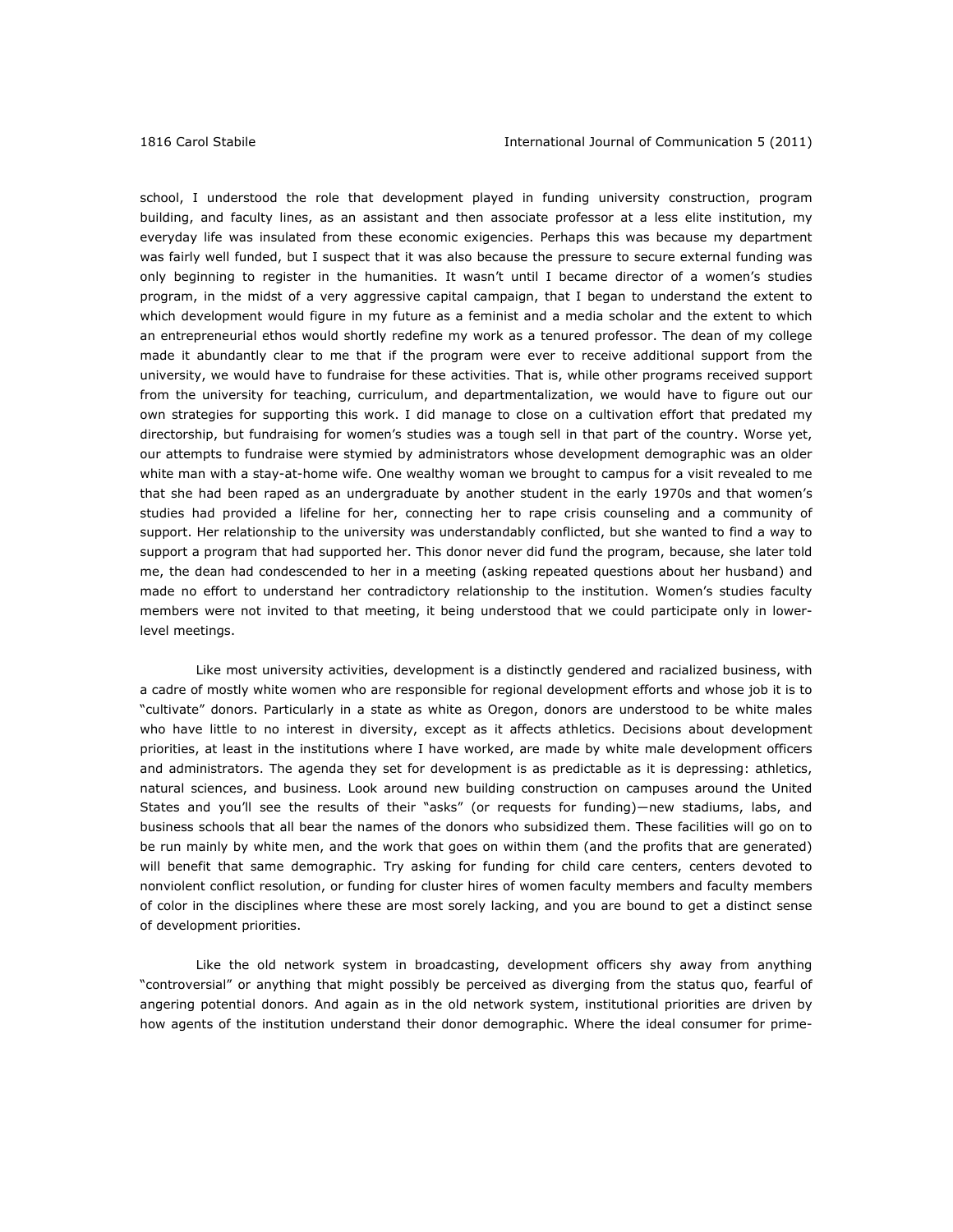time programming in the heyday of the network system was thought to be white men, aged 18–45, the ideal donor for development is understood to be a white, middle-aged to elderly man who is said to want to invest in a very narrow range of items. These are some of the things I've been told about these men over the years by development officers at a number of institutions:

- Donors are emotionally invested in universities because of athletic programs.
- Donors like science and sports and business, but the humanities are a hard sell.
- Donors don't care about culture (e.g., literature, theater; exceptions are sometimes made for film).
- Donors don't like to fund faculty research or items that directly benefit faculty, because they think that faculty members are whiney malcontents who don't work very hard.
- Donors don't want to invest in child care facilities since they don't believe these are important.
- Donors don't want to fund scholarships for minority or women students, since they perceive those as unfair.

Who knows whether these claims are true? Very few faculty members are permitted to interact with major donors; when they do, it is in very controlled circumstances. In addition, development is not a well-researched area of university work but functions mainly through forms of seldom-interrogated common sense and whimsical personal experience. People give money for often-unpredictable reasons. The center I'm directing right now, for example, was funded by a bequest from a New England donor who, angered by Harvard's handling of him, decided to send his money west to establish a center for research on women.

In many ways, development discourse functions as a variation on the third person effect: we (development officers and university administrators) understand the importance of race and gender, but donors (those third persons) do not. Although donors are often made to take the blame for the conservative nature of development activities and institutional funding mandates, these communicative doldrums allow administrators to perpetuate the financial status quo by displacing responsibility for it onto third persons. Thus, the university pitches construction of yet another athletic-related facility to Phil Knight or T. Boone Pickens and then laments the fact that donors are willing to fund only athletic-related facilities.

Not only do development efforts drive university budgets; the need to fundraise to compensate for massive cuts in state funding is having greater impact on our everyday lives as communications scholars and teachers. Where development was once the work mainly of a cadre of development officers, deans of schools and colleges are ever more likely to find the bulk of their time dedicated to raising money to make up the shortfall from the state (in both operational costs and any enhancements they imagine to their programs, whether in terms of scholarships for undergraduates or technological or infrastructural needs). Indeed, most deans now assume that much of their work will involve development, but no one seems to be talking about what this redefinition of administrative work means in terms of a broader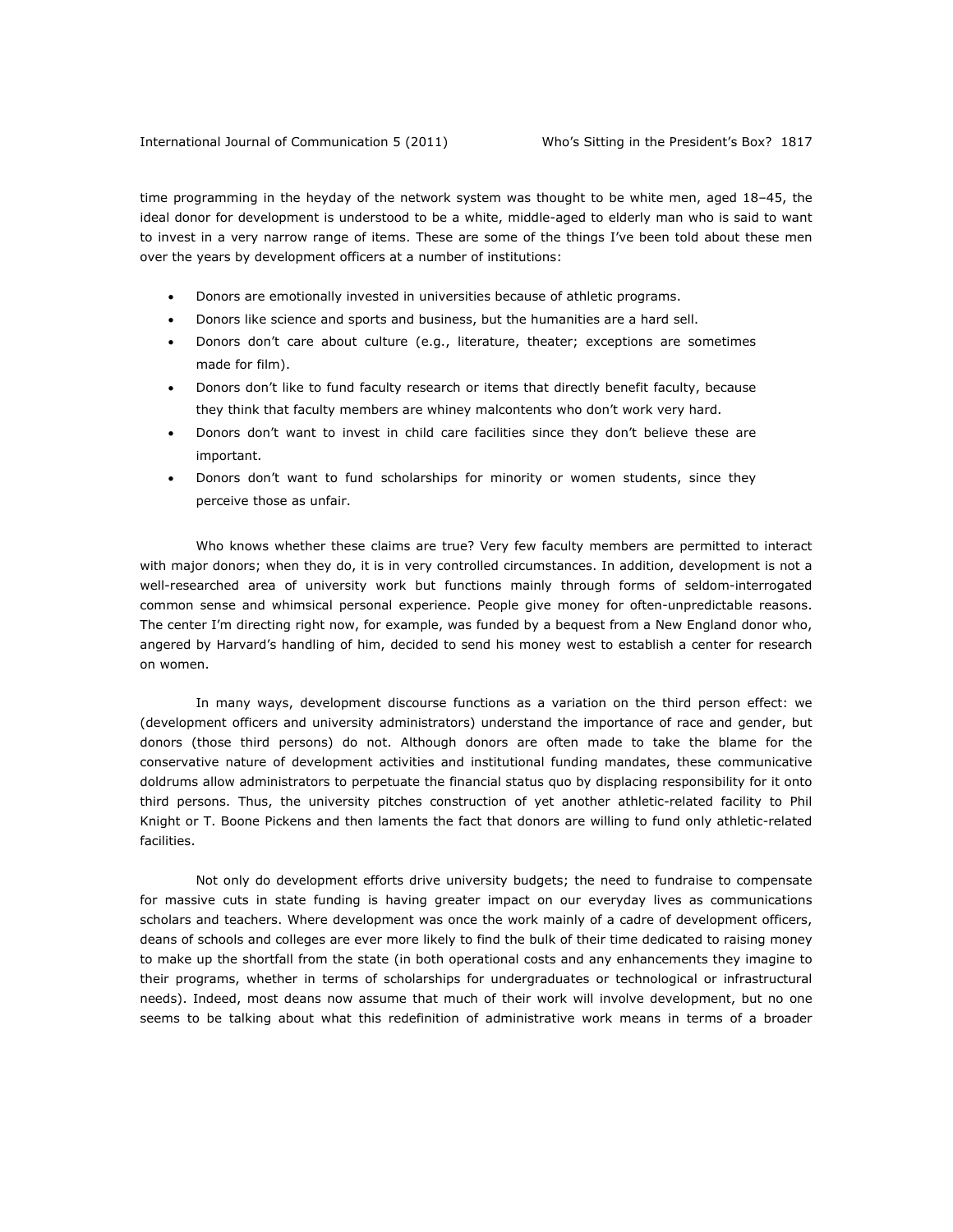redistribution of labor. When a dean is expected to spend much of her/his time traveling around the world to meet donors, to attend development-related events (like football games), and to strategize about fundraising, that's time s/he cannot devote to administering a school. For assistant or associate deans of departments and schools, this translates into an increased workload; for tenured faculty members, this means more committee work (as decisions get delegated to standing and ad hoc committees) and more clerical work (since faculty members don't have the administrative support reserved for deans and department chairs or heads). For the school or college as a whole, this translates into a real vacuum in leadership, since deans often don't have the time or energy to build programs and be involved in the dayto-day mechanics of managing egos and providing a cohesive environment for often fractious and difficult faculty members. I don't want to minimize the important role that deans play in fundraising, since quite often they're the only people sitting in the President's Box who have any experience with the on-theground realities of research, teaching, and service, but the increased burden of fundraising means that someone has to do the work of management. And universities aren't paying anyone to take on that additional labor but, in the tradition of the downsized corporation, are expecting subordinates to pick up the slack.

Thus, the situation we find ourselves in at public universities is one in which we have been abandoned by the state, as Pierre Bourdieu puts it in *The Weight of the World*, and driven to seek support via external fundraising for a wide range of activities previously supported by the state (Bourdieu, 1993, pp. 181–254). This process isn't new―it's been unfolding since at least the 1980s, particularly in the sciences where underfunding has resulted in ever-increasing corporate influence. However, in the wake of the market collapse of 2008, our predicament has become ever more painfully evident, as universities eliminate departments, tuition rises, and universities make ever deeper cuts into already eroded budgets. Those public universities that were historically the best-funded have been hardest hit. Those that weren't―like my current institution―are pursuing privatization plans of their own. The state of Oregon now contributes a meager 5.7% (around \$46.5 million) to my university's operating budget.

I am not optimistic about our ability to fight back at this moment in time, at least not in the terms currently in play. In my opinion, labor struggles and the wider fight for the soul of public education in the United States have misrecognized the core conflict. Until we are willing to engage in a fight to end the wars we've been involved in for nearly a decade—until we can agitate for the demilitarization of our economy―we will make no headway in our efforts to rebuild public education in the United States. That is, until the funds now devoted to military aggression can be redistributed to our crumbling public infrastructure, little can be done. We need to end the war before we can turn our energies toward the long and difficult work of re-building public infrastructures. Chances are that those sitting in the President's Box aren't going to be our allies in these ventures, given the deep and intimate connections between the sports-industrial and military-industrial complexes. Progressive academics need to do a better job of fomenting and supporting anti-war activism on their campuses, promoting an understanding of continuing attacks on public institutions as a direct effect of the war machine. We need to push our unions to also engage in and support anti-war activism as our best hope for a future in which public education is once again viable in the United States. And we need to constantly remind our colleagues and our students about the price that poor and working-class kids who don't have access to university educations are paying for the benefit of multinational corporations made rich by military aggression worldwide.